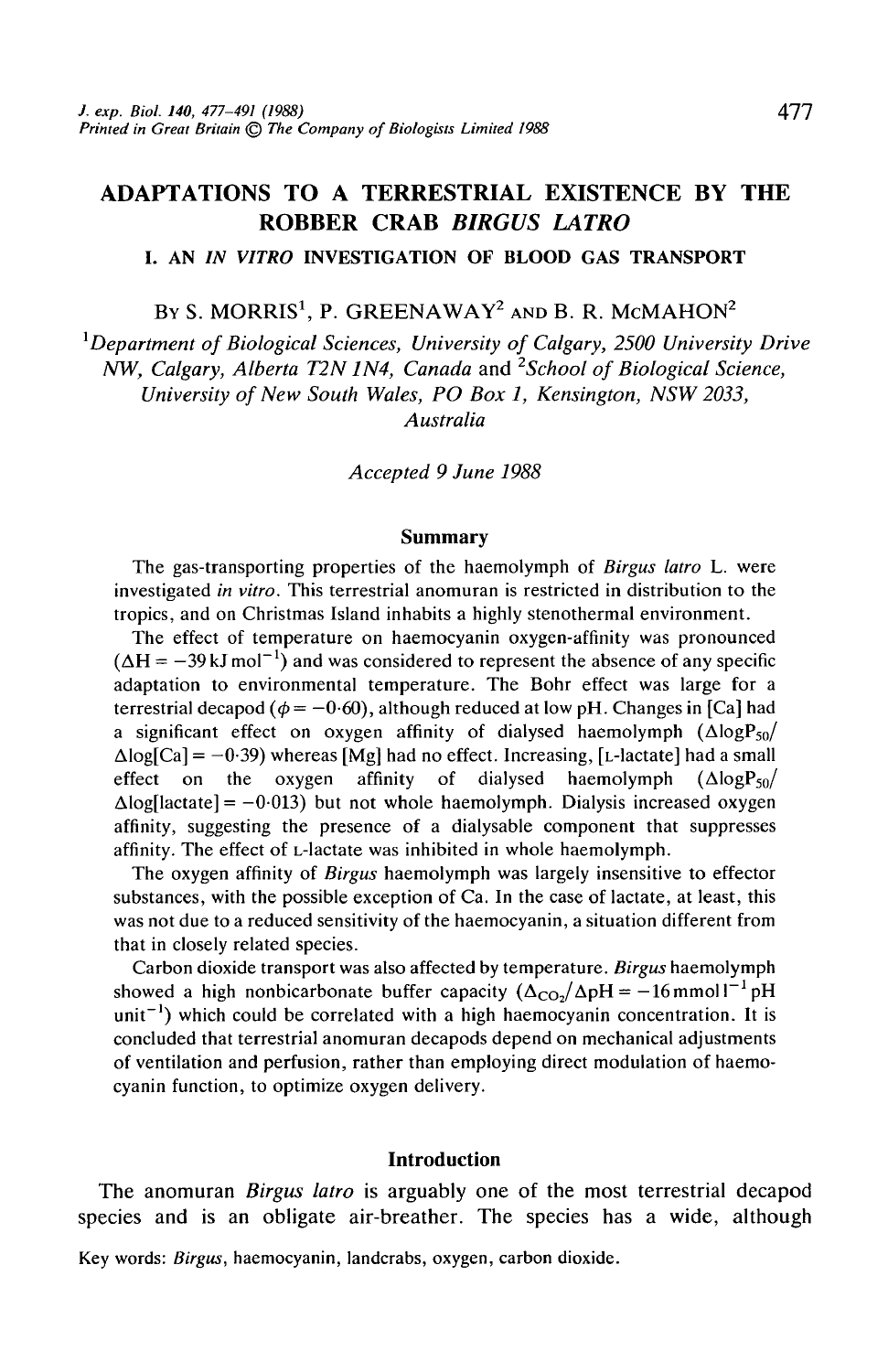contracting, distribution throughout the tropical Indo-Pacific region (Harms, 1932). The lungs of *Birgus* are large and have developed by extensive vascularization and evagination of the lining of the branchial chambers (Harms, 1932). Gills are present in *B. latro,* but are of relatively small surface area and seem unlikely to be important in gas exchange (Semper, 1878; Harms, 1932; Cameron, 1981a).

The roles of the gills and lungs in gas exchange and acid-base balance in landcrabs are poorly understood and there is little direct evidence concerning their relative contributions. In *Birgus,* the removal of the gills resulted in a small increase in ventilation rate and a slight respiratory acidosis (Smatresk & Cameron, 1981). This would suggest that the gills are not crucial to maintained gas exchange.

In view of this, it is probable that many of the functions carried out by gills in aquatic crustaceans may be partitioned between the two exchange organs in *Birgus.* Facultative partitioning of gas exchange has been demonstrated in the amphibious *Holthuisana transversa* in which the gills or the lungs assume ascendency depending on the respiratory medium (Greenaway *et al.* 1983a,*b;* Greenaway, 1984; Taylor & Greenaway, 1984).

Despite a number of papers resulting from the *Alpha Helix* expedition to the Palau Islands (e.g. Burggren & McMahon, 1981; Cameron, 1981b; Henry & Cameron, 1981; McMahon & Burggren, 1981; Smatresk & Cameron, 1981) our understanding of the respiratory physiology of *Birgus* is far from complete (see also Cameron & Mecklenburg, 1973).

The role of the haemolymph in the respiration of this species is an important area requiring further study. Our knowledge of the role of modulator systems in regulating haemocyanin function in anomurans is limited to a handful of papers. These recent studies have shown that the haemolymph of terrestrial decapods is insensitive to the identified modulator/effector systems and, moreover, this insensitivity probably evolved more than once (Morris & Bridges, 1986a; Wheatly *et al.* 1986; Morris *et al.* 1987). With so few data it is impossible to conclude whether this is a general phenomenon. An important part of this study was to clarify this point, as it has fundamental implications in terms of the stress response of the oxygen uptake and delivery system. The more potent haemocyanin modulators include  $H^+$  (Bohr effect) and Mg, Ca and lactate (Mangum, 1983; Bridges & Morris, 1986; McMahon, 1986).

In addition to providing basic data on the function and evolution of haemocyanin, the study was also designed to characterize haemolymph properties essential to a comprehensive study of the respiratory physiology of *Birgus.* The data are discussed in relation to the ecology and behaviour of the animal with reference to the role of the haemolymph in blood gas transport *in vivo* (Greenaway *et al.* 1988).

## Materials and methods

## *Animal collection and sampling*

Specimens of *Birgus latro* (250-500 g) were collected under permit from the Australian Territory of Christmas Island (location 10°28' S, 105 °38' E). The crabs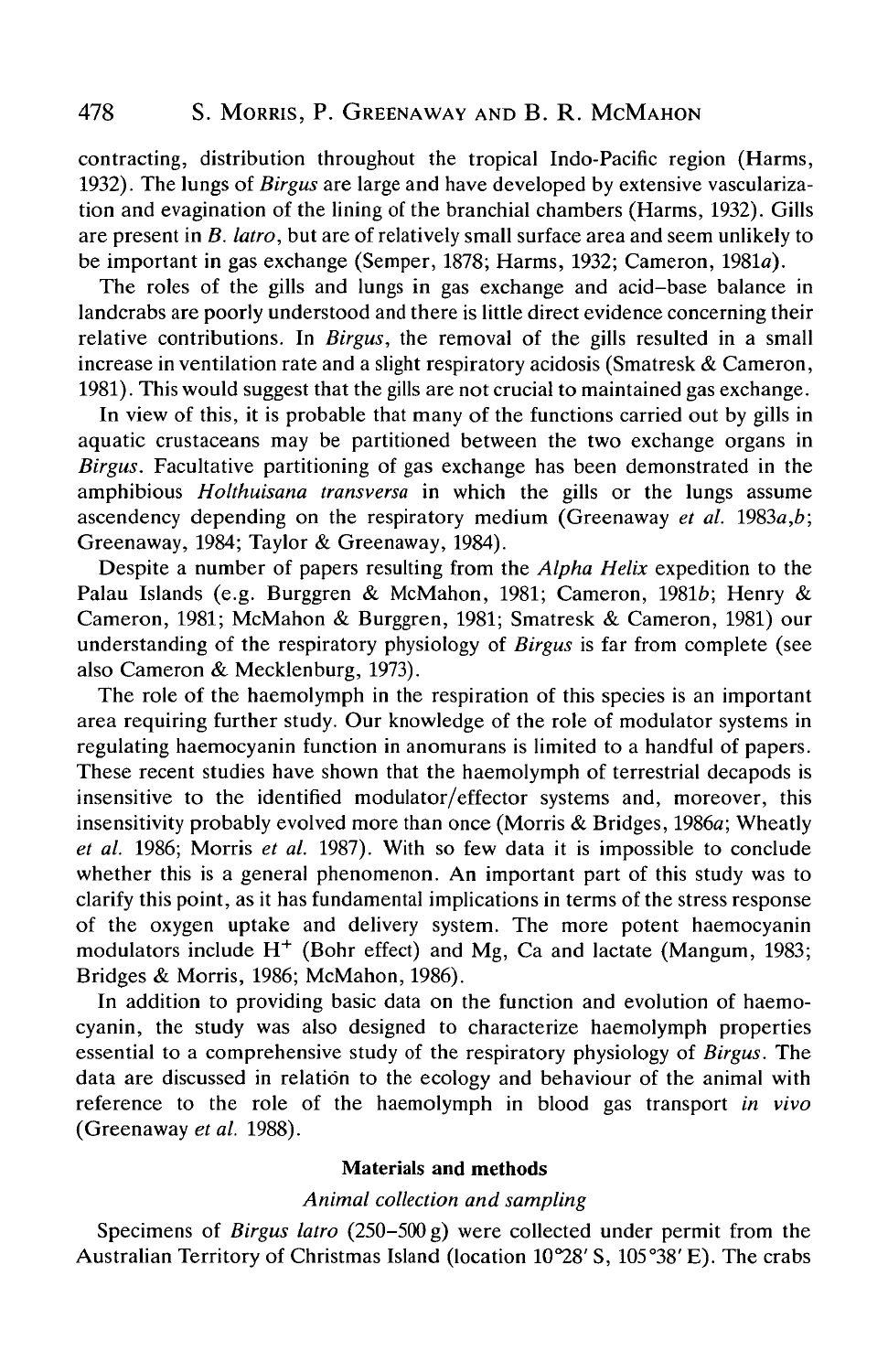were individually packed and then air-freighted within 3 days of collection to the University of New South Wales, Kensington, NSW, where the investigation was carried out. Mortality during shipment was less than 1 % and no animals died subsequently. The *Birgus* were maintained in a humidified constant-temperature room at 25°C either in terraria or, prior to an experiment, individually in plastic fish boxes. Fresh fruit and vegetables and dry, fish-based, cat food pellets were provided on a regular basis, together with ample fresh water for drinking. Both food and water were withdrawn 24 h prior to sampling.

Haemolymph samples (1 ml) were taken from the venous sinus at the base of the second walking leg. Blood was taken from 12 animals and sampling required less than 10 s. The samples were then pooled to provide a homogeneous solution allowing comparison of all data. Any clots were disrupted by forcing the blood through a 25 gauge hypodermic needle after which the blood was centrifuged at 10 000 *g* and the supernatant haemolymph stored for up to 4 weeks in 1 ml samples at 4°C until required. Control determinations showed no discernible change in the functional properties of the haemolymph over this period.

### *Initial haemolymph determinations*

The concentrations of Na, K, Mg, Ca and Cu in the pooled haemolymph were determined using an atomic absorption spectrophotometer (Varian AA5). For the measurement of  $[Ca]$  all samples and standards contained LaCl<sub>3</sub> (Sparkes & Greenaway, 1984). The concentration of chloride was measured using a chloride titrator (CMT10, Radiometer, Copenhagen) and the osmotic pressure with a vapour pressure osmometer (Wescor 5100C, Logan, USA). The concentration of L-lactate in the blood and in subsequent haemolymph preparations was determined using the Boehringer test kit (catalogue no. 139084, Boehringer Mannheim GmbH, Mannheim, FRG). This method depends on the conversion of L-lactate to pyruvate by lactate dehydrogenase and the measurement at 339 nm of the  $\frac{1}{2}$  concomitant conversion of NAD<sup>+</sup> to NADH. Pyruvate is removed from the reaction mixture by glutamate-pyruvate transaminase.

## *Construction of oxygen equilibrium curves*

Oxygen equilibrium curves were constructed using a spectrophotometric system (Morris *et al.* 1987). All gas mixtures used during the investigation were supplied by Wosthoff mixing pumps (types M301a/f and SA18, Wosthoff, Bochum, FRG). The pH of all samples of haemolymph was measured near to the  $P_{50}$  oxygen tension using the G299a capillary electrode in a BMS2 blood microsystem (Radiometer). The pH of the blood was normally varied by changing the  $CO<sub>2</sub>$ content of the gas mixture. This method allowed the calculation of the Bohr coefficient ( $\Delta$ logP<sub>50</sub>/ $\Delta$ pH) under the various experimental conditions employed. The Bohr coefficient and plots were in all cases calculated by regression analysis of data sets where  $r > 0.90$ . The cooperativity ( $n_{50}$ ) of haemocyanin-oxygen binding was determined by regression analysis of saturation values between 25 and 75 % in accordance with the Hill equation.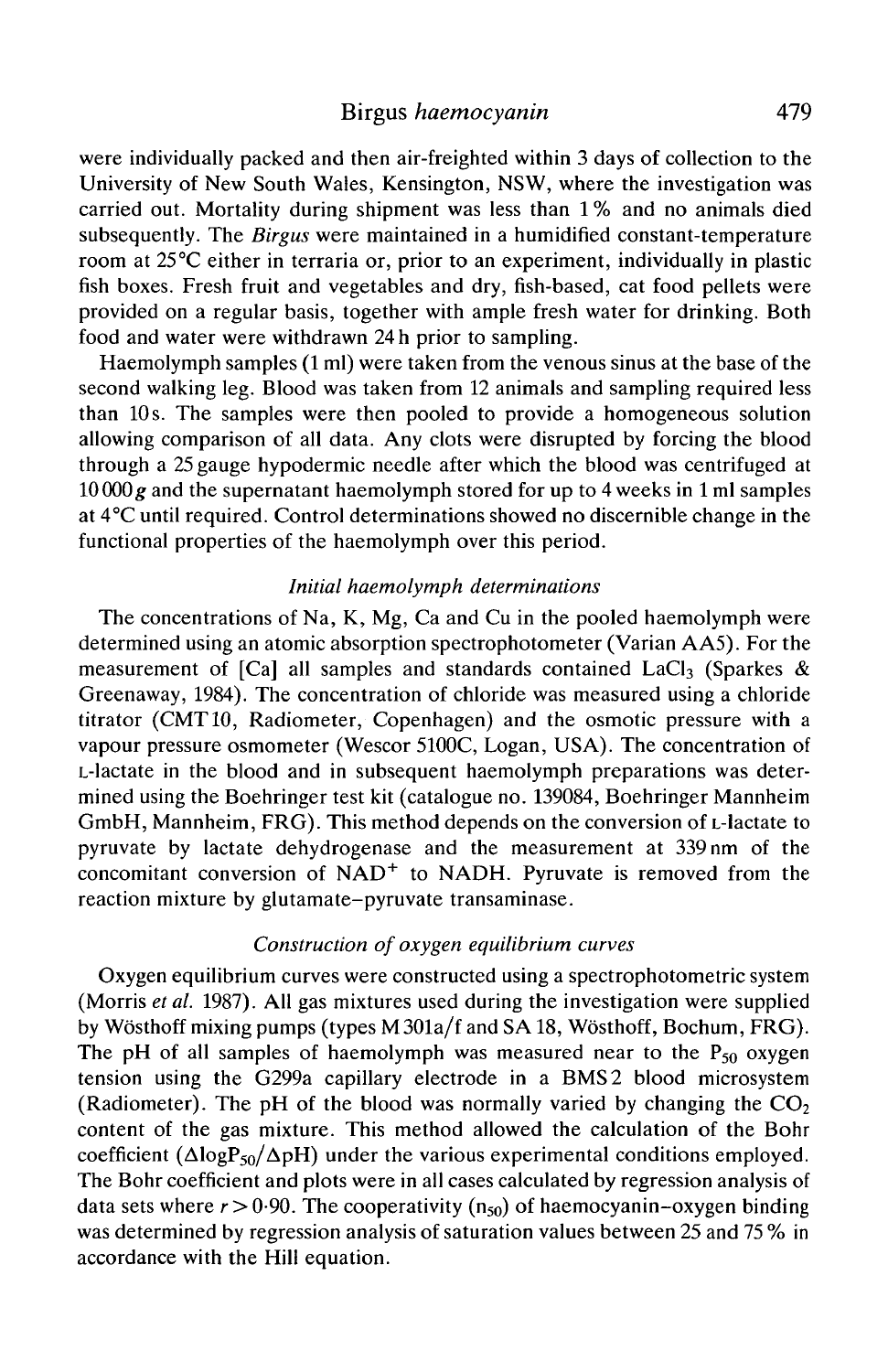The effect of temperature on haemolymph oxygen-affinity was investigated by constructing equilibrium curves for whole haemolymph at 15, 20, 25, 30 and 35 °C. On Christmas Island the mean temperature in the rain forest is approximately 26<sup>°</sup>C. The change in the heat of oxygenation of the haemolymph  $( \Delta H)$ accompanying an increase in temperature was calculated according to the equation:

$$
\Delta H = 2.303R \frac{\Delta \log P_{50}}{\Delta (T^{-1})} \quad (\text{kJ mol}^{-1}) \ ,
$$

where *R* is the gas constant and *T* the absolute temperature.

The dependence of oxygen affinity on [Ca] and [Mg] was determined by constructing equilibrium curves for dialysed blood in which the concentration of Ca or Mg had been adjusted. Dialysis of *Birgus* haemolymph was carried out in a Ringer's solution, based on the measured inorganic salt content of the haemolymph, with the following composition (in mmoll<sup>-1</sup>): NaCl, 316; KCl, 9.4;  $MgSO<sub>4</sub>$ , 1;  $MgCl<sub>2</sub>$ , 21;  $CaCl<sub>2</sub>$ , 16.0;  $NaHCO<sub>3</sub>$ , 1. In those cases where the concentrations of Mg or Ca were altered (12 and  $46$ mmoll<sup>-1</sup>, 8.4 and 24 $\cdot$ 7 mmol l $^{-1}$ , respectively) the concentration of NaCl in the Ringer's solution was adjusted so that [Cl] remained constant.

The specific sensitivity of the haemocyanin oxygen-affinity to  $CO<sub>2</sub>$  was investigated using techniques described by Morris et al. (1985) in which the CO<sub>2</sub> Bohr shift (pH altered by  $CO<sub>2</sub>$ ) and the fixed-acid Bohr shifts (0.2 and 3%  $CO<sub>2</sub>$ , pH controlled with HCl and NaOH) were compared. Bohr coefficients ( $\phi = \Delta \log P_{50}$ / AlogpH) were calculated by regression analysis and compared using analysis of covariance.

The effect of lactate was investigated in both dialysed and nondialysed haemolymph. Samples of haemolymph containing L-lactate at different concentrations were prepared for the construction of oxygen equilibrium curves using previously described methods (Bridges *et al.* 1984; Morris *et al.* 1985). The concentration of L-lactate was subsequently determined for all preparations and these values are provided in the appropriate figures.

### *Determination of CO<sub>2</sub> equilibria*

The dependence of  $\mathcal{C}_{\mathcal{CO}_2}$  on  $\mathcal{P}_{\mathcal{CO}_2}$  in the haemolymph of *Birgus* was determined at 15, 25 and 35 °C using published methods (Morris et al. 1985). Briefly,  $100 \mu l$ samples were equilibrated in a BMS2 blood microsystem (Radiometer) with gas mixtures of varying  $P_{CO_2}$  controlled by gas-mixing pumps. The  $C_{CO_2}$  was determined according to the method of Cameron (1971). The  $[HCO_3^-]$  was calculated using  $CO<sub>2</sub>$  solubility coefficients extrapolated for 80 % sea water from the tables of Dejours (1981). Determinations were carried out for both oxygenated  $(P_{O_2} > 150$  mmHg; 1 mmHg = 133.3 Pa) and deoxygenated  $(P_{O_2} < 1$  mmHg) blood. The dependence of C<sub>CO</sub>, on P<sub>CO</sub>, was determined in triplicate and pH measured in duplicate. Unless otherwise stated all values are given as means  $\pm$  1 s.p.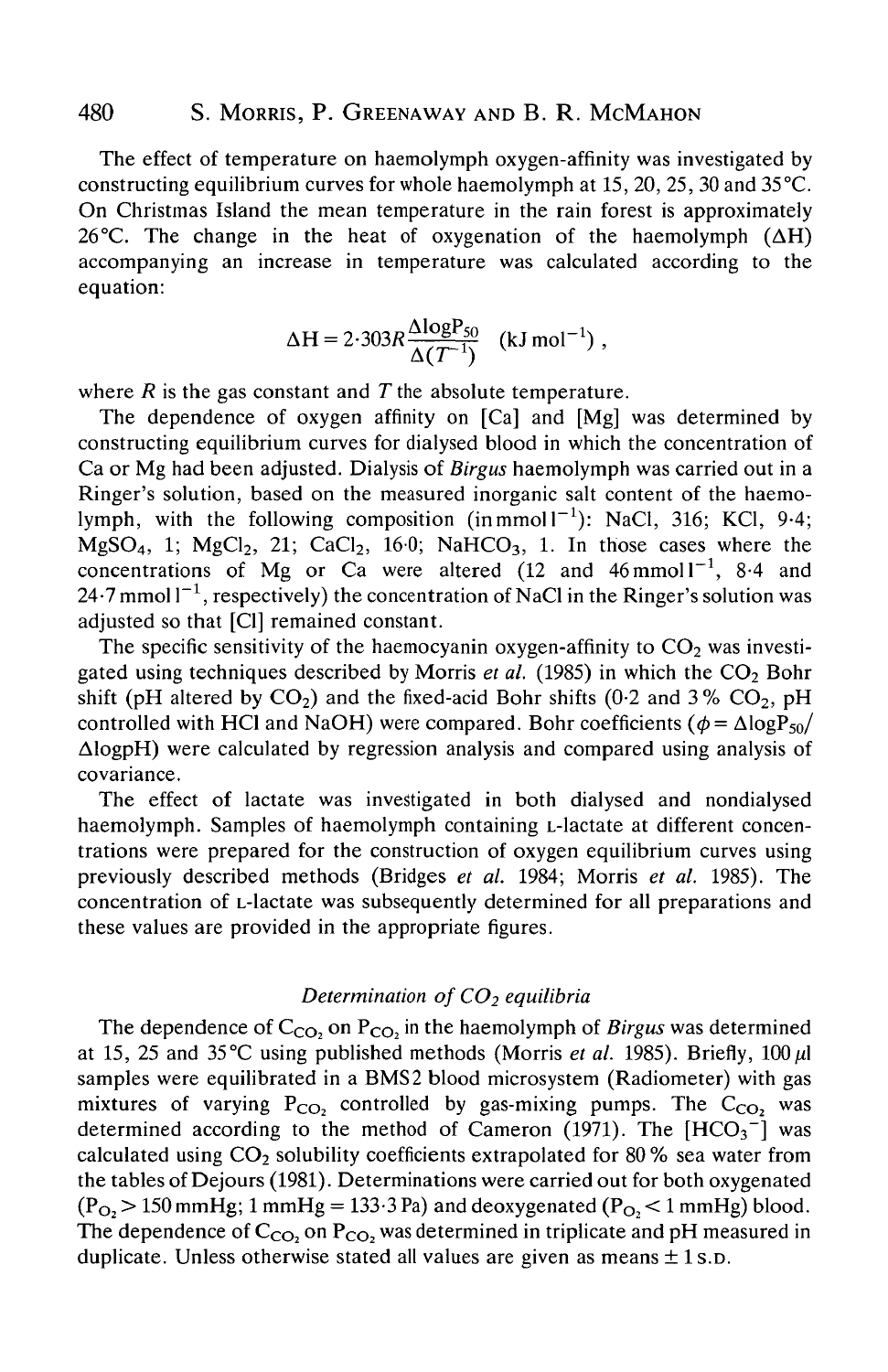## Birgus *haemocyanin* 481

## **Results**

The concentrations of inorganic elements determined in the pooled sample were in mmoll<sup>-1</sup>: Na,  $357 \pm 15$ ; K,  $9.4 \pm 1.2$ ; Cl,  $348 \pm 6$ ; Mg,  $18.6 \pm 2.6$ ; Ca, 17 $\cdot$ 0  $\pm$  1 $\cdot$ 4; and Cu, 3 $\cdot$ 7  $\pm$  0 $\cdot$ 3. The osmotic pressure was 752  $\pm$  48 mosmol kg<sup>-1</sup> and the concentration of L-lactate was  $0.75 \text{ mmol}^{-1}$ . From the measured [Cu] a theoretical maximal oxygen-carrying capacity (Hc– $O_2^{max}$ ) of 1.85 mmoll<sup>-1</sup> was calculated.

## *The effect of temperature on O<sub>2</sub> affinity*

Increasing temperature markedly reduced the oxygen affinity of *Birgus* haemolymph but did not affect the magnitude of the Bohr coefficient (analysis of covariance,  $P < 0.01$ ) which had a value of  $-0.60 \pm 0.04$ . The Bohr coefficients calculated for each temperature are shown in Fig. 1. The effect of temperature was not discernibly different for 5°C intervals throughout the temperature range used and the calculated values of  $\Delta H$  yielded a mean value of  $-38.5 \pm 10.9 \text{ kJ} \text{mol}^{-1}$ . Changes in temperature had no measurable effect on cooperativity (Fig. 1), and the mean  $n_{50}$  was  $2.84 \pm 0.28$ .

## *The effect of [Ca] and [Mg]*

Neither the Bohr coefficient nor the P<sub>50</sub> of dialysed *Birgus* haemocyanin was



Fig. 1. The effect of temperature on the oxygen affinity of *Birgus latro* whole haemolymph shown as the dependence of  $logP_{50}$  on pH. The slope of this relationship represents the Bohr shift and the Bohr coefficient  $(\phi)$  is shown in the inset. The effect of temperature on the cooperativity of  $O_2$  binding is shown in the lower panel. N is as shown and all plots were determined by regression analysis  $(r>0.90)$ .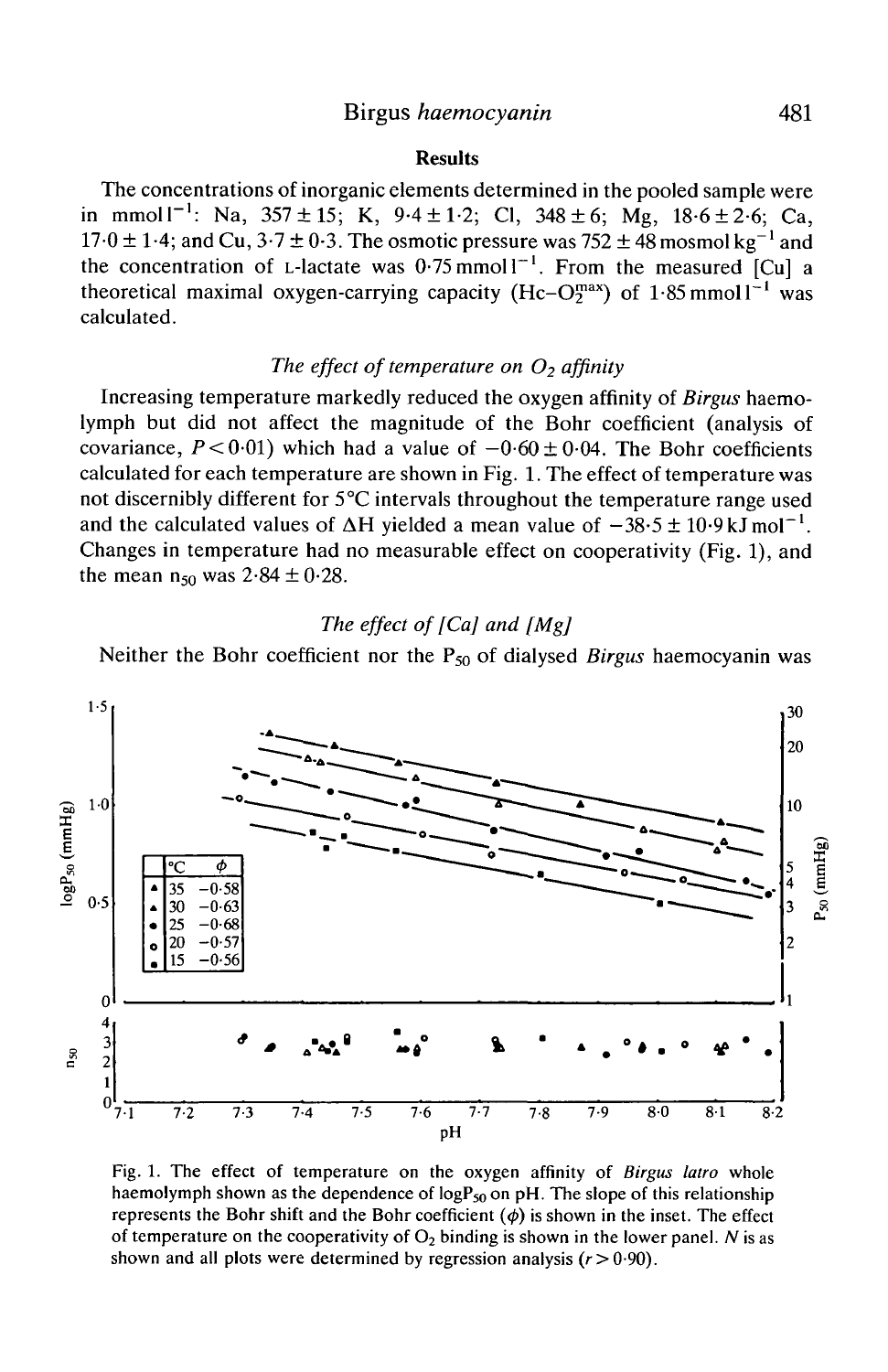

Fig. 2. (A) The oxygen affinity (logP<sub>50</sub>) of dialysed haemolymph from *Birgus latro* at 25°C containing three different concentrations of Mg over the physiological pH range. The Bohr coefficient  $(\phi)$  is also shown. The broken line gives the Bohr plot calculated for nondialysed haemolymph. The lower panel shows the corresponding cooperativity values. (B) The potentiating effect of Ca on the oxygen affinity ( $logP_{50}$ ) of dialysed *Birgus latro* haemolymph throughout the physiological pH range. The calculated Bohr factors  $(\phi)$  are given for each of the three Ca concentrations. The cooperativity of  $O_2$ binding at different values of [Ca] and pH is shown in the lower panel.

altered by changes in  $[Mg]$  within the range  $12-46$  mmoll<sup>-1</sup> (Fig. 2A). The combined data could be described by a single equation with a slope of  $-0.60$ . Dialysis of the haemolymph induced a small, but significant, increase in oxygen affinity (analysis of covariance,  $P < 0.05$ ) but no change in the Bohr factor.

Increases in [Ca] from 8.4 to 16 and from 16 to 24.7 mmol1<sup>-1</sup> resulted in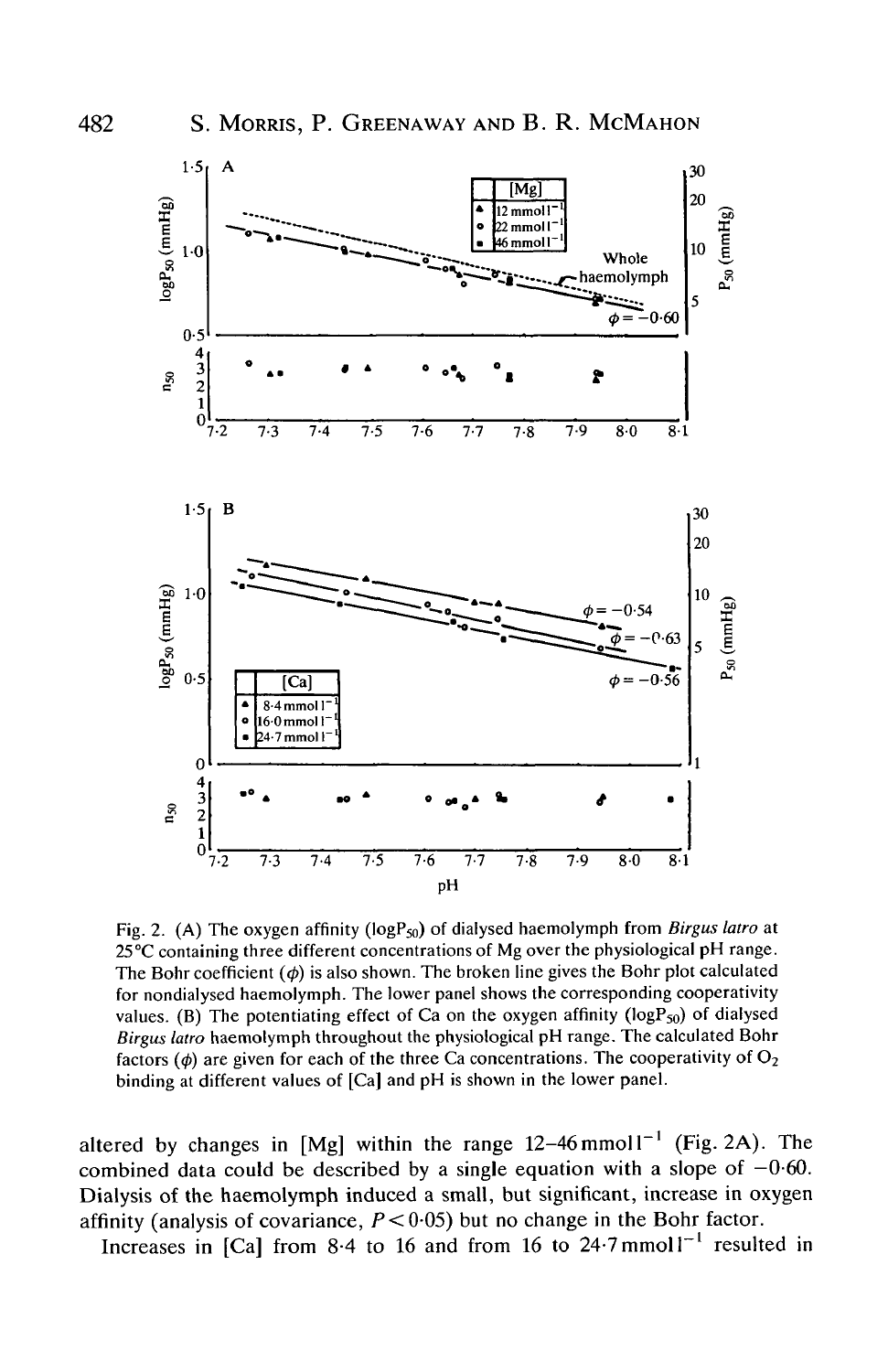

Fig. 3. Comparison of the  $CO<sub>2</sub>$  Bohr shift with fixed-acid Bohr shifts in whole haemolymph of *Birgus latro* at 0.2 and 3% CO<sub>2</sub> and 25<sup>o</sup>C. Owing to the curvilinear nature of  $\Delta$ logP<sub>50</sub>/ $\Delta$ pH over the extended pH range used, the Bohr factors were calculated from regression equations over the appropriate reduced ranges shown in the inset. The cooperativity of the various preparations over the extended pH range are shown in the lower panel.

significant increases in oxygen affinity (analysis of covariance,  $P < 0.01$ ) in the absence of a change in the Bohr factor (Fig. 2B). The effect of [Ca] on haemocyanin oxygen-affinity within the pH range used could thus be described by the equation:  $logP_{50} = 1.21 - 0.39log[Ca]$  (intercept  $\pm 0.04$ , slope  $\pm 0.12$ ).

The variability of the estimate of cooperativity was greater in the dialysed blood, but the mean value of  $n_{50}$ ,  $3.09 \pm 0.85$ , was not significantly altered compared with that of nondialysed haemolymph or in response to changes in [Mg] and [Ca].

## *The specific effect of CO<sub>2</sub>*

A comparison of the  $CO<sub>2</sub>$  and fixed-acid Bohr coefficients revealed no specific effect of  $CO<sub>2</sub>$  when its concentration in the haemolymph was increased from 0.2 to 3.0%  $(\Delta P_{CO_2} = 20.7 \text{ mmHg})$  (Fig. 3). Over the extended pH range used the slightly curvilinear nature of  $\Delta$ logP<sub>50</sub>/ $\Delta$ pH became apparent and therefore comparisons of the Bohr coefficient  $(\phi)$  were made over the appropriate pH ranges (Fig. 3). No dependence of  $n_{50}$  on  $CO_2$  concentration could be measured.

## *The effect of L-lactate*

There was no effect of L-lactate on the oxygen affinity of whole haemolymph, but a small effect was measured for dialysed haemolymph (analysis of covariance,  $0.10 > P > 0.05$  as indicated in Fig. 4. The increase in haemocyanin oxygenaffinity after dialysis was again evident  $(P < 0.05)$ . The small effect of L-lactate was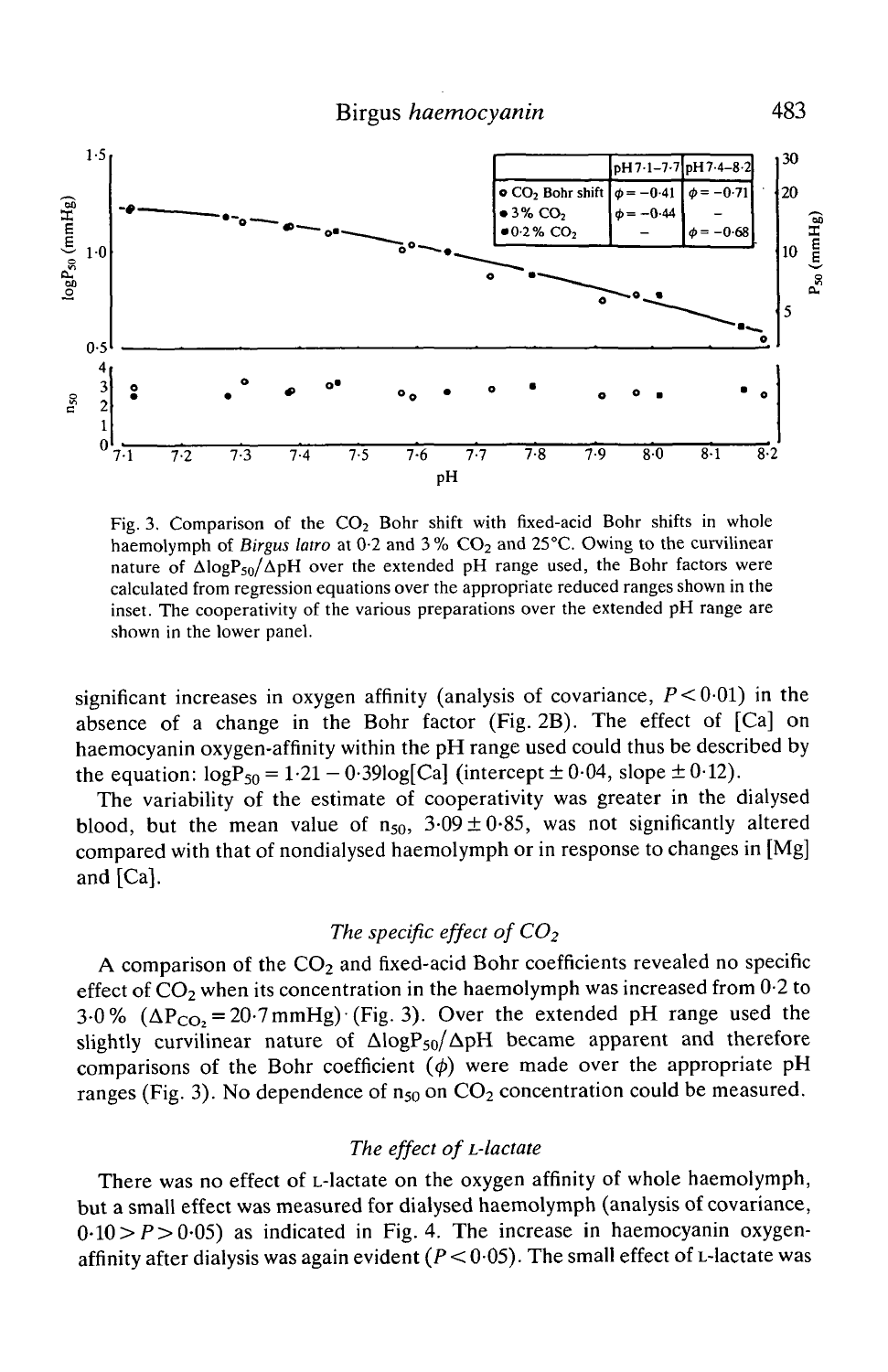

Fig. 4. The dependence of oxygen affinity  $(logP_{50})$  of dialysed and nondialysed haemolymph of *Birgus* on the concentration of L-lactate over the physiological pH range. Cooperativity  $(n_{50})$  values are shown in the lower panel.

determined at pH7.8 as  $\Delta$ logP<sub>50</sub>/ $\Delta$ log[lactate] = -0.013. Again there was no discernible effect on the cooperativity of oxygen binding,  $n_{50} = 2.80 \pm 0.19$ .

## The effect of temperature on haemolymph CO<sub>2</sub> equilibrium

The relationships between  $C_{CO_2}$  and  $P_{CO_2}$  in the haemolymph of *Birgus* at 15, 25 and 35 °C are shown in Fig. 5. There was a tendency for  $CO_2$  capacity to increase at lower temperatures above that dictated by the increased solubility of  $CO<sub>2</sub>$ , indicating increased Hc–CO<sub>2</sub> association. The  $CO<sub>2</sub>$  equilibria presented no evidence in support of a Haldane effect. Combining data from oxygenated and deoxygenated blood, the dependence of pH on temperature  $(\Delta pH/\Delta T)$  was calculated as  $-0.006$  mmol  $1^{-1}$  pH unit<sup>-1</sup> (P<sub>CO2</sub> varied by 0.11 mmHg).

The  $[HCO_3^-]$  calculated from these data are shown in Fig. 6 which shows the effects of temperature more clearly. A temperature increase from 15 to 25°C elicited a decrease in  $HCO_3^-$  capacity of  $>3$  mmoll<sup>-1</sup> at constant pH, without altering the nonbicarbonate buffer power of the haemolymph which averaged  $-15.3$  mmoll<sup>-1</sup> pH unit<sup>-1</sup>. An increase by a further 10°C to 35°C resulted in a significant increase in the buffer power to  $-20.3$  mmol  $1^{-1}$  pH unit<sup>-1</sup>. It was unlikely that this result represented haemoconcentration due to evaporation of the haemolymph, as a fresh 100  $\mu$ l sample was equilibrated for each determination and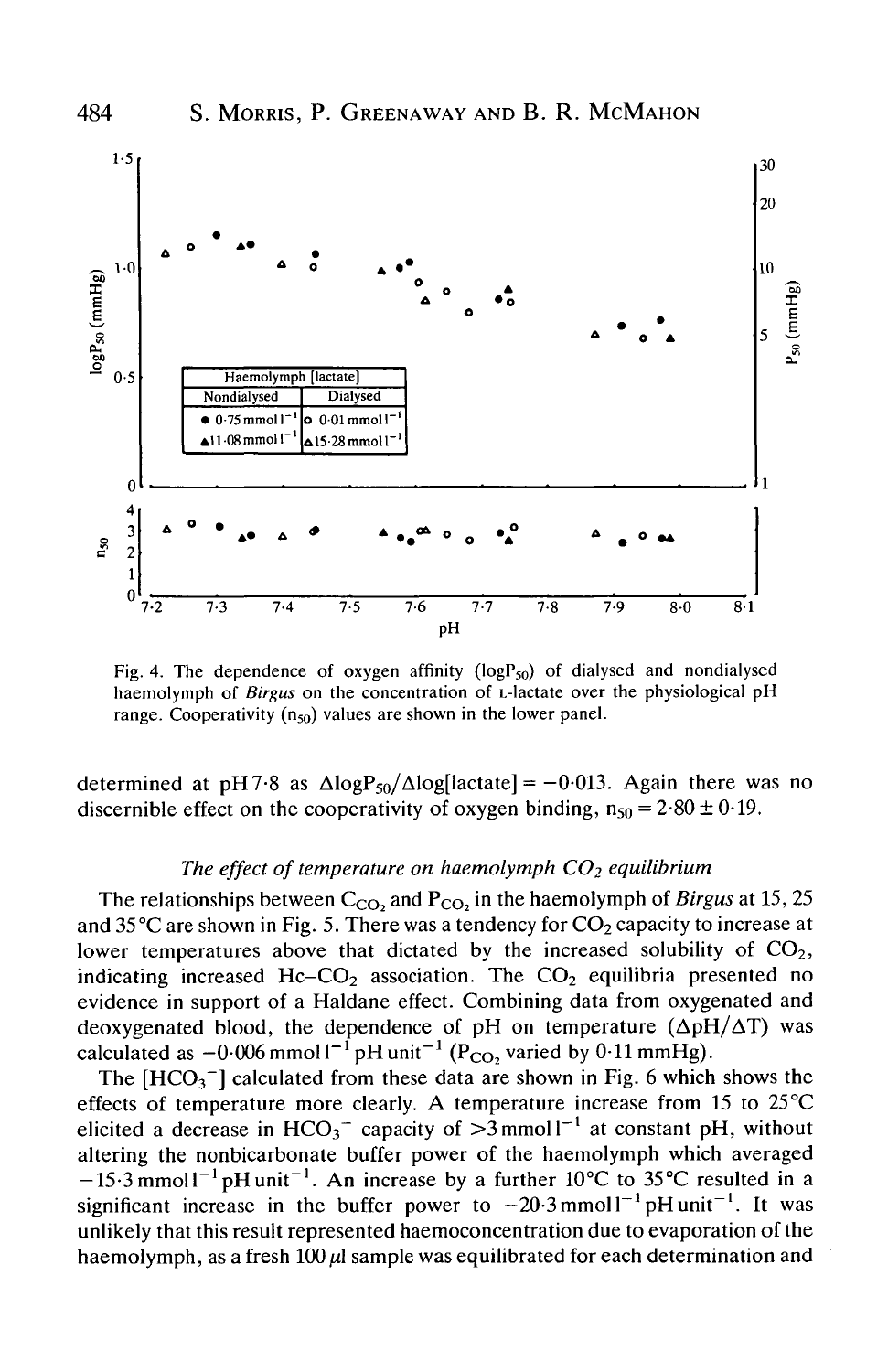## Birgus *haemocyanin* 485

the gas mixtures used were humidified. Comparing deoxygenated and oxygenated blood at constant pH confirmed the absence of any significant Haldane effect.

#### **Discussion**

There are few reports in the literature on the physiology of anomuran haemocyanins (e.g. Morris & Bridges, 1986a; Wheatly *et al.* 1986). That of *Birgus* was investigated, however, by Burggren & McMahon (1981) who reported  $P_{50}$ values (see also McMahon, 1986). Their reported value of a  $P_{50}$  of 21 mmHg at  $30^{\circ}$ C (pH  $7.6$ ) is lower affinity than that reported for the same temperature in the present study  $(13.6 \text{mm})$ , pH $(7.6)$ . The difference could be due to variations between the Indian and Pacific Ocean populations. However, a single value of 14-5 mmHg (28°C, pH7-5) reported by Cameron & Mecklenburg (1973) for *Birgus* from the Marshall Islands agrees with the data presented here. These values represent, however, a moderately low oxygen affinity fairly typical of



Fig. 5. Carbon dioxide equilibria for oxygenated and deoxygenated *Birgus latro* haemolymph at three different temperatures. The  $CO<sub>2</sub>$  solubility coefficients are for 80% sea water. Each equilibrium curve was constructed in triplicate. The values shown are means, in all cases the error was smaller than the symbol used. Note that where values were coincident each has been slightly displaced for clarity.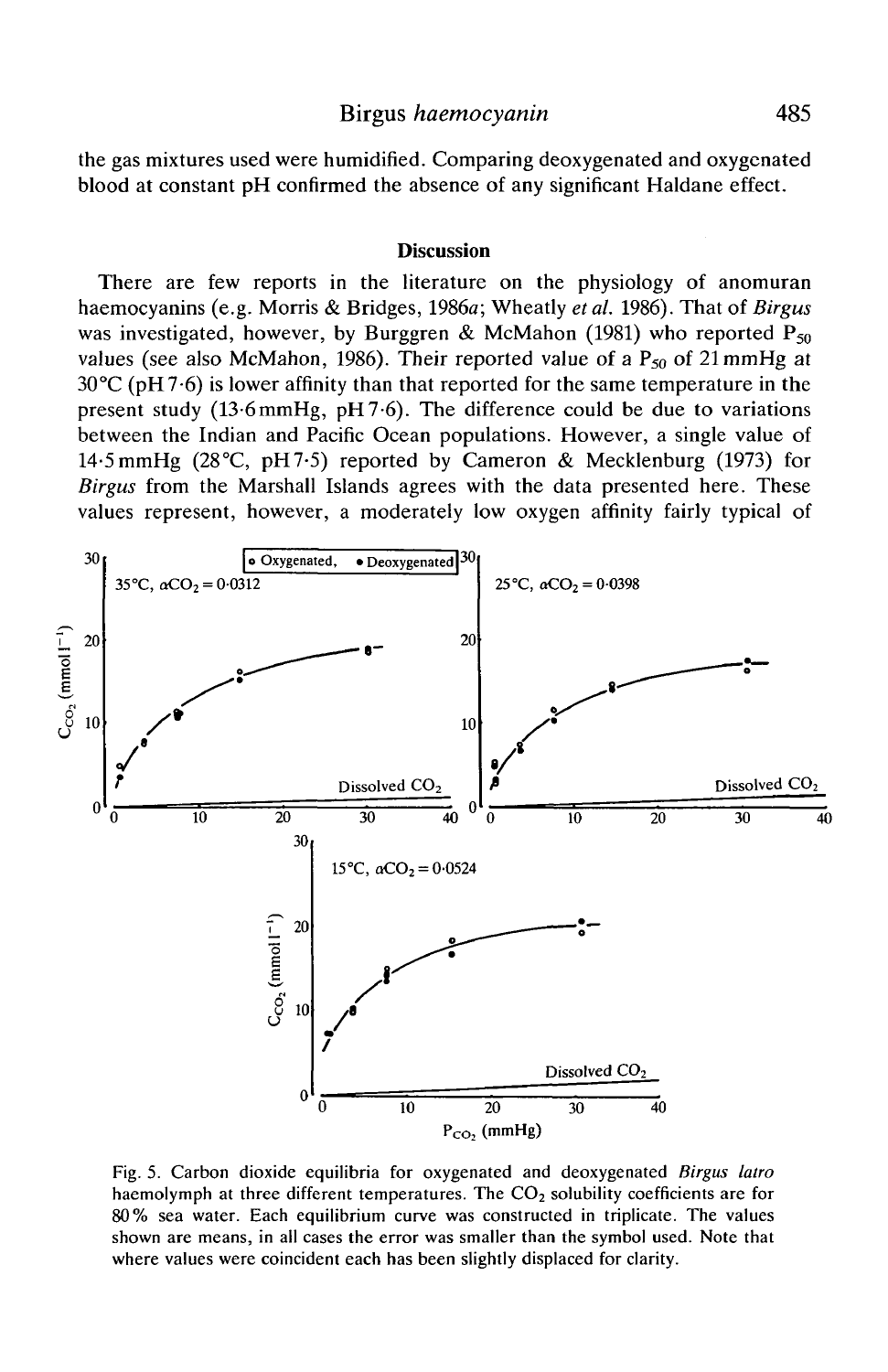

Fig. 6. The  $[HCO<sub>3</sub>^-]/pH$  diagram for oxygenated (open symbols) and deoxygenated (closed symbols) whole haemolymph of *Birgus latro* at three different temperatures calculated using data in Fig. 5. The  $P_{CO_2}$  isopleths are omitted owing to the temperature differences. The buffer power  $(\Delta[\text{HCO}_3^{-1}/\Delta \text{pH})$  is given for each case in the inset. The pH values are the means of duplicates.

terrestrial decapods, anomurans particularly, and suggest that the pigment functions as more than a simple store for  $O_2$  (for reviews see Mangum, 1983; McMahon & Burggren, 1988; see also Greenaway *et al.* 1988). The calculated oxygen-carrying capacity of 1.85 mmol  $l^{-1}$  is close to the maximum recorded value for a decapod (Mangum, 1983). It is likely that using [Cu] to estimate oxygencarrying capacity leads, however, to an overestimate of haemocyanin concentration and  $O_2$ -carrying capacity, as measured arterial  $C<sub>O</sub>$ , was lower than that derived from  $\lbrack \text{Cu} \rbrack$   $(1.32 \text{mmol } l^{-1})$  (Greenaway *et al.* 1988). According to the analysis of McMahon & Wilkens (1983), this high oxygen content may be correlated with a low, mass-specific, cardiac output and therefore represents an energetic saving. The calculated Bohr effect in *Birgus,* although relatively modest in comparison to some aquatic species, is large for a terrestrial species (for reviews see Mangum, 1983; McMahon & Burggren, 1988). Another estimate of the Bohr coefficient of —0-90 for Pacific *Birgus,* discussed by McMahon (1986) and McMahon & Burggren (1988), supports this conclusion.

### *The effect of temperature*

Increased temperature significantly reduced the oxygen affinity of *Birgus* haemocyanin. Few higher  $\Delta H$  values (-39 kJ mol<sup>-1</sup>) have been recorded for crustacean haemocyanin (Bridges, 1986; Burnett *et al.* 1988). In addition, the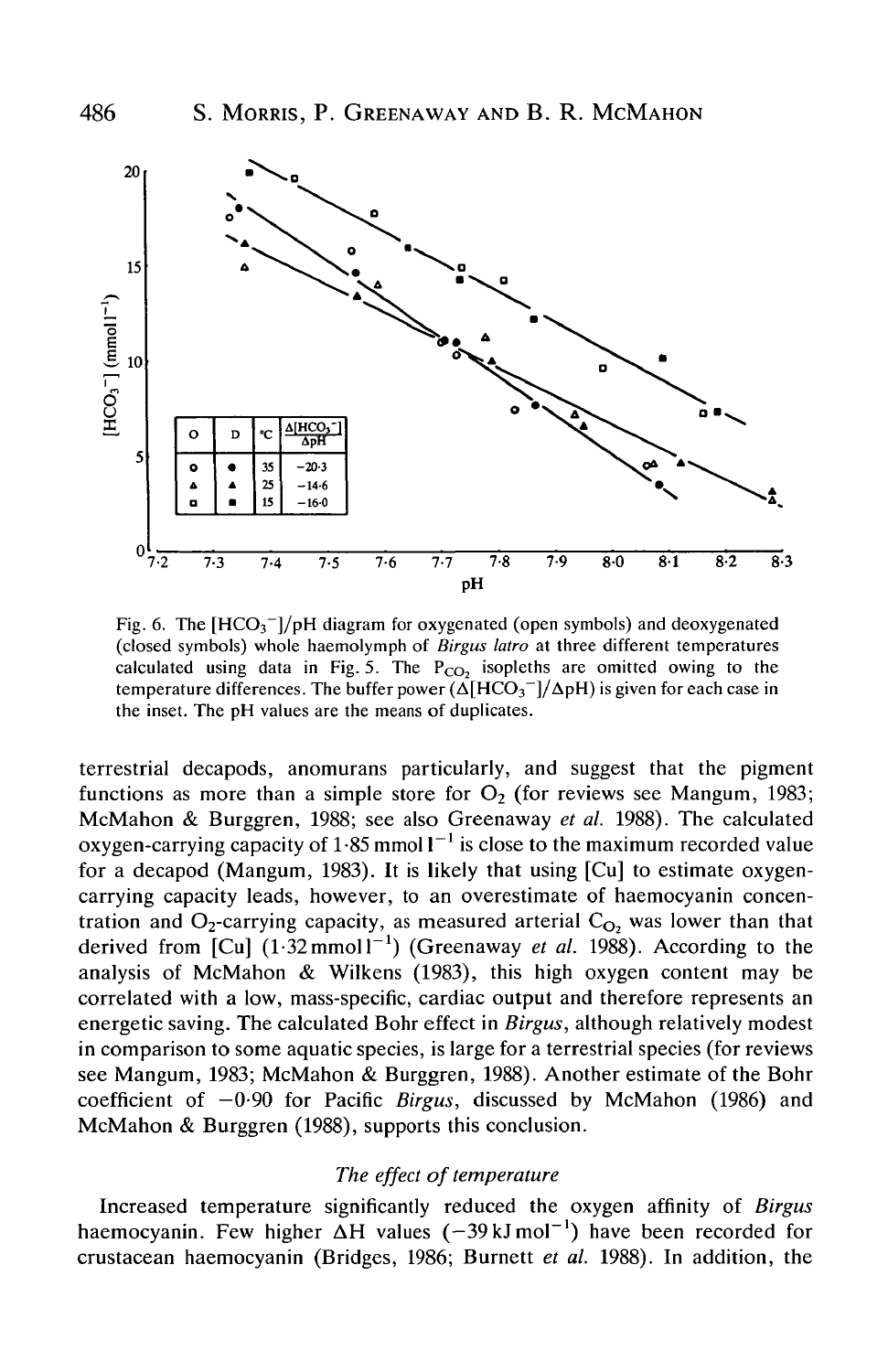## Birgus *haemocyanin* 487

sensitivity was uniform over the temperature range used, a situation which differs from that reported for both the land hermit crab *Coenobita dypeatus* (Morris & Bridges, 1986a) and the terrestrial brachyuran *Ocypode saratan* (Morris & Bridges, 19866). In contrast, the terrestrial/freshwater crab *Holthuisana transversa* exhibits a response similar in many ways to that of *Birgus* (Morris *et al.* 1987). In the rain forests of Christmas Island diurnal and seasonal temperature variations are only 2-3°C. Under these conditions it is difficult to imagine that there is any selective pressure for these crabs to adapt to extreme temperatures. The accumulating published data on the  $O<sub>2</sub>$ -haemocyanin temperature response now suggest that those species inhabiting stenothermal environments, or having behavioural mechanisms to avoid temperature extremes, exhibit no reduced temperature-sensitivity at temperatures near the environmental mean.

# *The effects of [Mg] and [Ca]*

Both Mg and Ca are known to affect the oxygen affinity of most crustacean haemocyanins (see Introduction) and Ca has previously been suggested to be an effector of *Birgus* haemocyanin (McMahon, 1986), but until now this has been unsubstantiated. Recent investigations suggest that the haemocyanins of terrestrial crabs are insensitive to effector substances (Morris & Bridges, 1986a,*b;* Wheatly *etal.* 1986; Morris *etal.* 1987). Although the insensitivity to [Mg] supports this conclusion, oxygen binding by the haemocyanin of *Birgus* exhibits a marked Ca-sensitivity. Truchot (1975) showed that the haemocyanin of *Carcinus maenas* was sensitive to  $\text{[Ca]}$   $(\Delta \text{log}P_{50}/\Delta \text{log} \text{[Ca]} = -0.28)$  and Mason *et al.* (1983) demonstrated a high sensitivity for *Callinectes sapidus* (—0-82). The measured value for *Birgus* (-0-39) might therefore be important. Burggren & McMahon (1981) demonstrated that 3-4 days of dehydration could result in 14 % loss in body mass and as much as 50% increase in the [Ca] in the haemolymph of *Birgus.* Observations on Christmas Island indicated that the crabs drank frequently from hollows in tree roots (rain water) and from ground water  $(3 \text{ mmol1}^{-1} \text{ Ca})$  when available. Dehydration and the fluctuating [Ca] of drinking water may result in varying haemolymph [Ca] and thereby alter oxygen affinity. Whether this is the case, or indeed is of any adaptive significance, is unclear.

## *The effect of L-lactate*

As with [Ca], physiological variations in [L-lactate] are probably not important in affecting the oxygen affinity of haemocyanin in anomuran crabs (Morris & Bridges, 1986a; Wheatly *et al.* 1986). A small lactate effect was measured in the dialysed haemolymph of *Birgus* but, for several reasons, must be considered to be of dubious physiological significance. First, a coefficient of  $-0.013$  is relatively small (cf. Bridges & Morris, 1986) and in *Birgus* haemolymph at pH 7-8 an increase in [lactate] of 10.3 mmol  $I^{-1}$  increased  $O_2$  affinity by only 0.6 mmHg. However, *Birgus* produces exceptionally large amounts of L-lactate (Greenaway *et al.* 1988). Second, this effect of L-lactate was not apparent in whole haemolymph. Dialysis of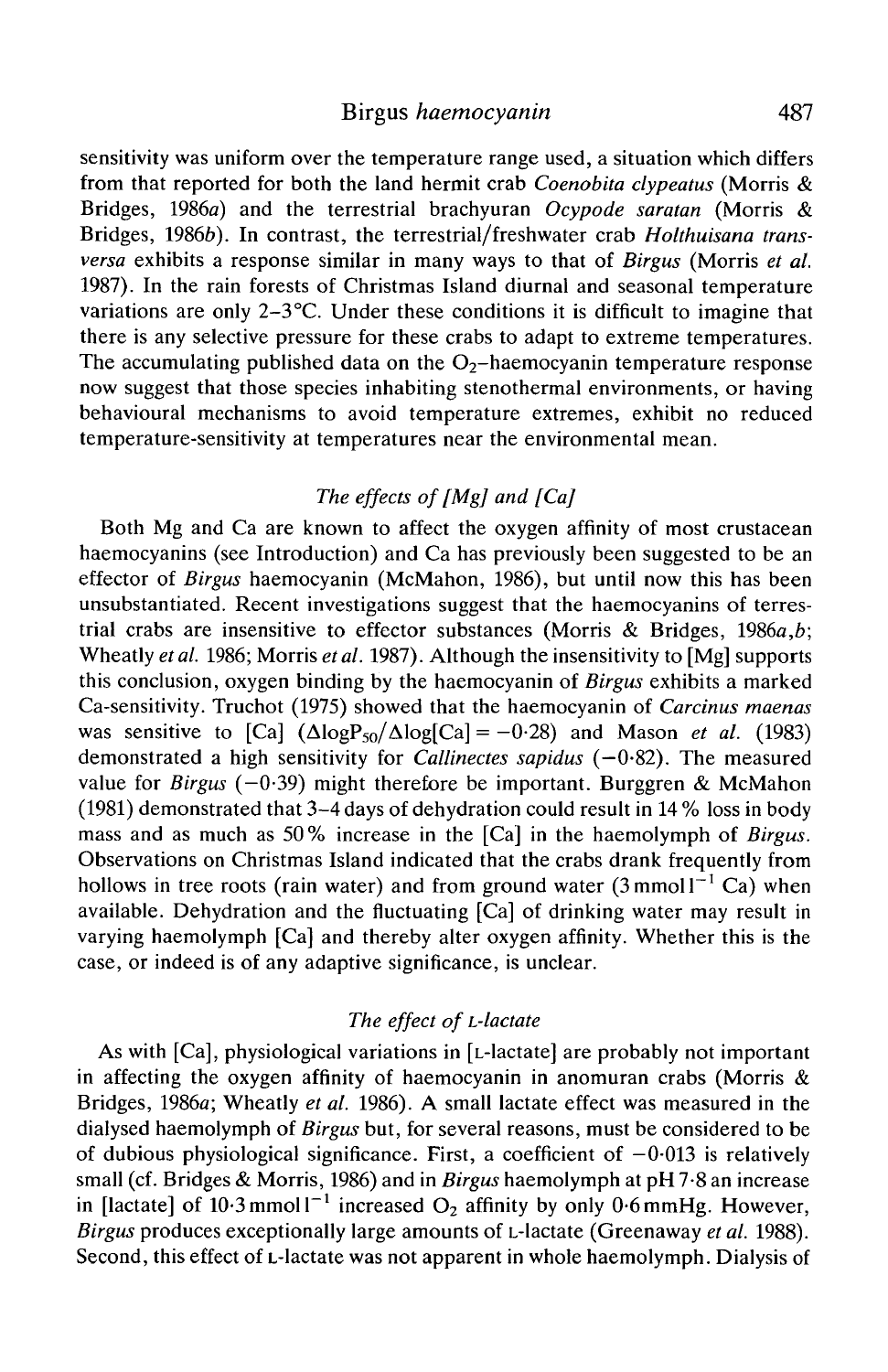*Birgus* haemolymph increased affinity and may also have removed an inhibitor of the potentiating effect of L-lactate. Recently identified modulators such as urate, which are known to accumulate in terrestrial decapods, including *Birgus* (Gifford, 1968; Henry & Cameron, 1981), have a secondary effect of diminishing the response to lactate (Morris *et al.* 1986; Morris & Bridges, 1986c). It would seem possible that a similar effect is responsible for the inhibition of the lactate effect in the haemolymph of *Birgus.*

## *The specific effect of CO<sub>2</sub>*

The oxygen affinity of *Birgus* haemocyanin is insensitive to  $P_{CO}$ , changes within the physiological range. Severe exercise in *Birgus* results in depression of haemolymph  $C_{CO_2}$  by up to 50%, usually accompanied by some increase in P<sub>CO</sub>. (Smatresk & Cameron, 1981; Greenaway *et al.* 1988). A potentiation of oxygen affinity by  $P_{CO_2}$  is unlikely to be beneficial under these conditions. Therefore, there would seem to be little selective pressure to promote such an effect in an airbreather, and the *in vivo* data indicate that it is not required (Greenaway *et al.* 1988).

## The effect of temperature on haemolymph CO<sub>2</sub> equilibria

Temperature increases have the predictable effect of decreasing haemolymph  $CO<sub>2</sub>$  capacity but often to an extent beyond that due to the decreased solubility of the gas (Morris *et al.* 1985; Taylor *et al.* 1985; Morris *et al.* 1987). The effect of temperature change on CO<sub>2</sub> equilibria in *Birgus* haemolymph between 15 and 25 °C conforms to the normal pattern. Between 25 and 35°C this is true only at high pH owing to an apparent increase in the nonbicarbonate buffer capacity of the haemolymph. The physiological importance of these latter data should be treated with some reservation until a corroborative study can be carried out.

The buffer power of the haemolymph was high at all temperatures, corresponding to a high haemocyanin concentration  $(140 \text{ mg} \text{ ml}^{-1})$  calculated from  $\text{[Cu]}$ ; approx.  $110 \text{ mg ml}^{-1}$  calculated from Hc- $\text{O}_2^{\text{max}}$  assuming haemocyanin  $M_r = 75000$ ). The importance of the small amount of nonrespiratory protein normally present in crustacean haemolymph will be minimal in the presence of large amounts of haemocyanin. The measured  $\Delta C_{CO} / \Delta pH$  of  $-15.8$  mmoll<sup>-1</sup> pH unit<sup>-1</sup> was smaller than the value reported by Smatresk & Cameron (1981)  $(-22.7 \text{ mmol1}^{-1} \text{pH unit}^{-1})$ , although these workers report resting *in vivo* pH values similar to those of *Birgus* from Christmas Island (Greenaway *et al.* 1988). Considering the large amount of metabolic acid released into the extracellular space, it is likely that the large amount of haemocyanin has a second, important role as a buffer substance. The value reported by Cameron  $(1981b)$ ,  $-16.0$  mmol  $I^{-1}$  pH unit<sup>-1</sup>, was essentially the same as that measured in the present study.

There was no detectable Haldane effect. Although the haemolymph was almost completely deoxygenated and resaturated during a single circulation in exercising *Birgus*, this apparently played no role in the excretion of  $CO<sub>2</sub>$ . Linkage between the Bohr and Haldane effects implies that it would be impossible to evolve a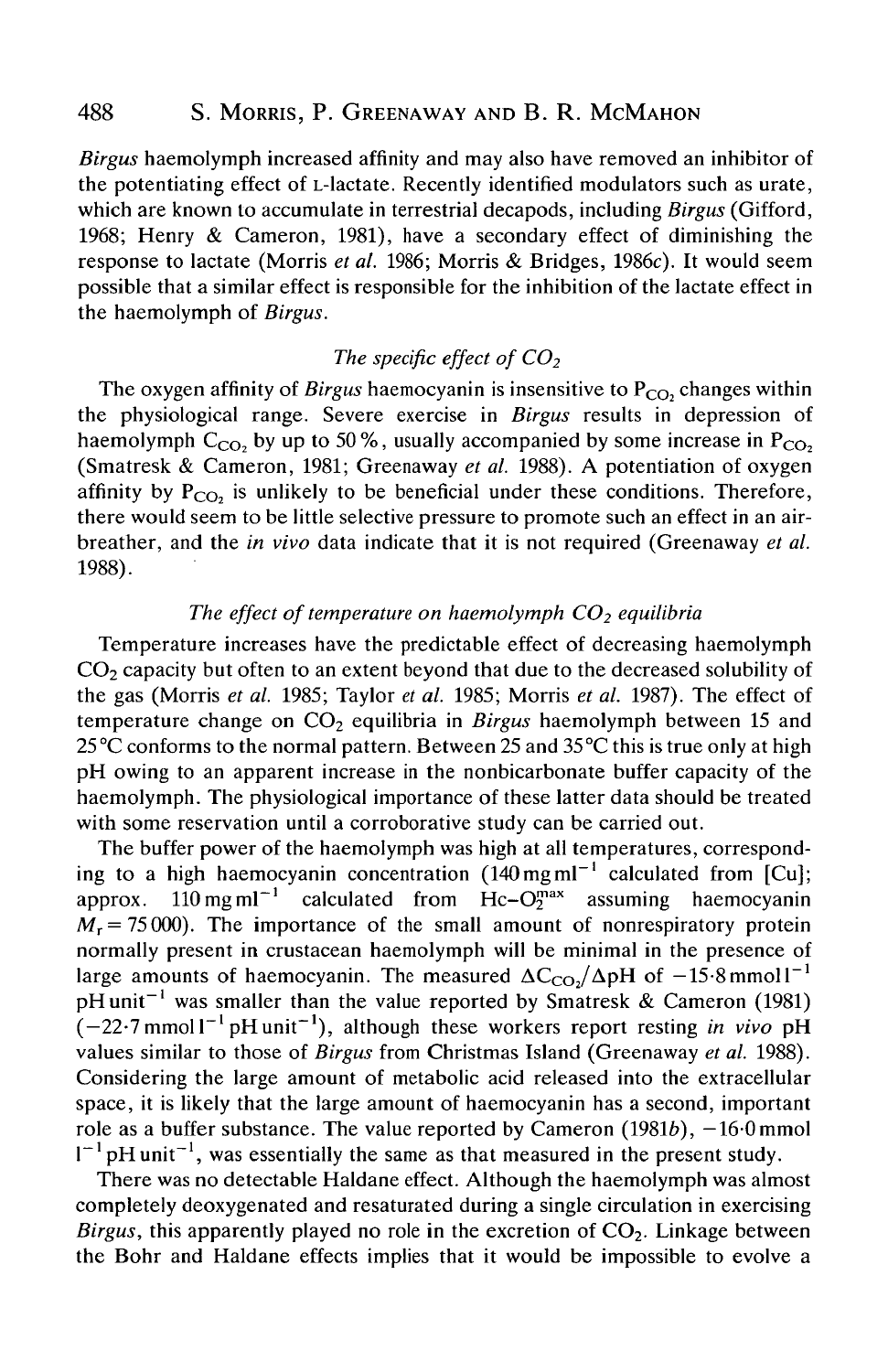significant oxygenation-dependent  $CO<sub>2</sub>$  capacity without increasing the pH sensitivity of oxygen binding above that found here for *Birgus* haemolymph. Such enhanced pH sensitivity of oxygen binding may compromise oxygen loading in a terrestrial species experiencing severe haemolymph acidosis.

In conclusion, the haemocyanin of *Birgus* is present at high concentration in the haemolymph leading to high  $O<sub>2</sub>$  and  $CO<sub>2</sub>$  capacities as well as relatively elevated buffer capacity. Modulator-insensitive haemocyanins in terrestrial decapods probably evolved independently several times, leading to an increased dependence of maintained oxygen delivery on mechanical/morphological adaptations. The absence of lactate-sensitivity in *Birgus* haemolymph was not due only to the sensitivity of the haemocyanin but also to the inhibition of the lactate effect. Whether the Ca effect is reduced or inhibited in whole compared with dialysed haemolymph is as yet undetermined. Techniques different from those used in the present study would be required to clarify this. Temperature is the major modifying influence on haemocyanin oxygen-affinity, even though these animals occupy stenothermal habitats. A marked Bohr shift at resting pH becomes much less significant at the low pH levels seen in exercised *Birgus,* reducing the importance of this phenomenon. *Birgus* haemocyanin functionally resembles that of other terrestrial decapods but somewhat different mechanisms may be involved. Modulation of *Birgus* haemolymph, as with other investigated terrestrial species, appears to be unimportant, suggesting that air-breathing crabs rely primarily on ventilatory and perfusion adjustments to maintain oxygen supply to the tissues.

We thank Caroline Farrelly for her help on numerous occasions throughout this investigation and also David Hair for technical assistance. SM and BRM thank Professor T. Dawson, Dr A. M. Beal and other members of the School of Biological Science, University of NSW, for their assistance and hospitality. Financial support was provided by a NATO overseas fellowship (NERC, UK) and by an AHFMR research allowance to SM, ARGS grant A18616299 to PG and NSERC grants A5762, T7670 and IC-0265 to BRM.

#### References

- BRIDGES, C. R. (1986). A comparative study of the respiratory properties and physiological function of haemocyanin in two burrowing and two non-burrowing crustaceans. *Comp.*
- Biochem. Physiol. 83A, 261-270.<br>BRIDGES, C. R. & MORRIS, S. (1986). Modulation of haemocyanin oxygen affinity by L-lactate.<br>A role for other cofactors. In *Invertebrate Oxygen Carriers* (ed. B. Linzen), pp. 341-352.<br>Berlin
- BRIDGES, C. R., MORRIS, S. & GRIESHABER, M. K. (1984). Modulation of haemocyanin oxygen affinity in the intertidal prawn *Palaemon elegans* (Rathke). *Respir. Physiol.* 57, 189–200.
- BURGGREN, W. W. & McMAHON, B. R. (1981). Haemolymph oxygen transport, acid-base status and hydromineral regulation during dehydration in three terrestrial crabs, *Cardiosoma,*
- BURNETT, L. E., SCHOLNICK, D. A. & MANGUM, C. P. (1988). Temperature sensitivity of molluscan and arthropod hemocyanins. *Biol. Bull. mar. biol. Lab., Woods Hole* 174, 153–162.<br>CAMERON, J. N. (1971). Rapid method for determination of total carbon dioxide in small blood
- samples. *J. appl. Physiol.* 31, 632-634.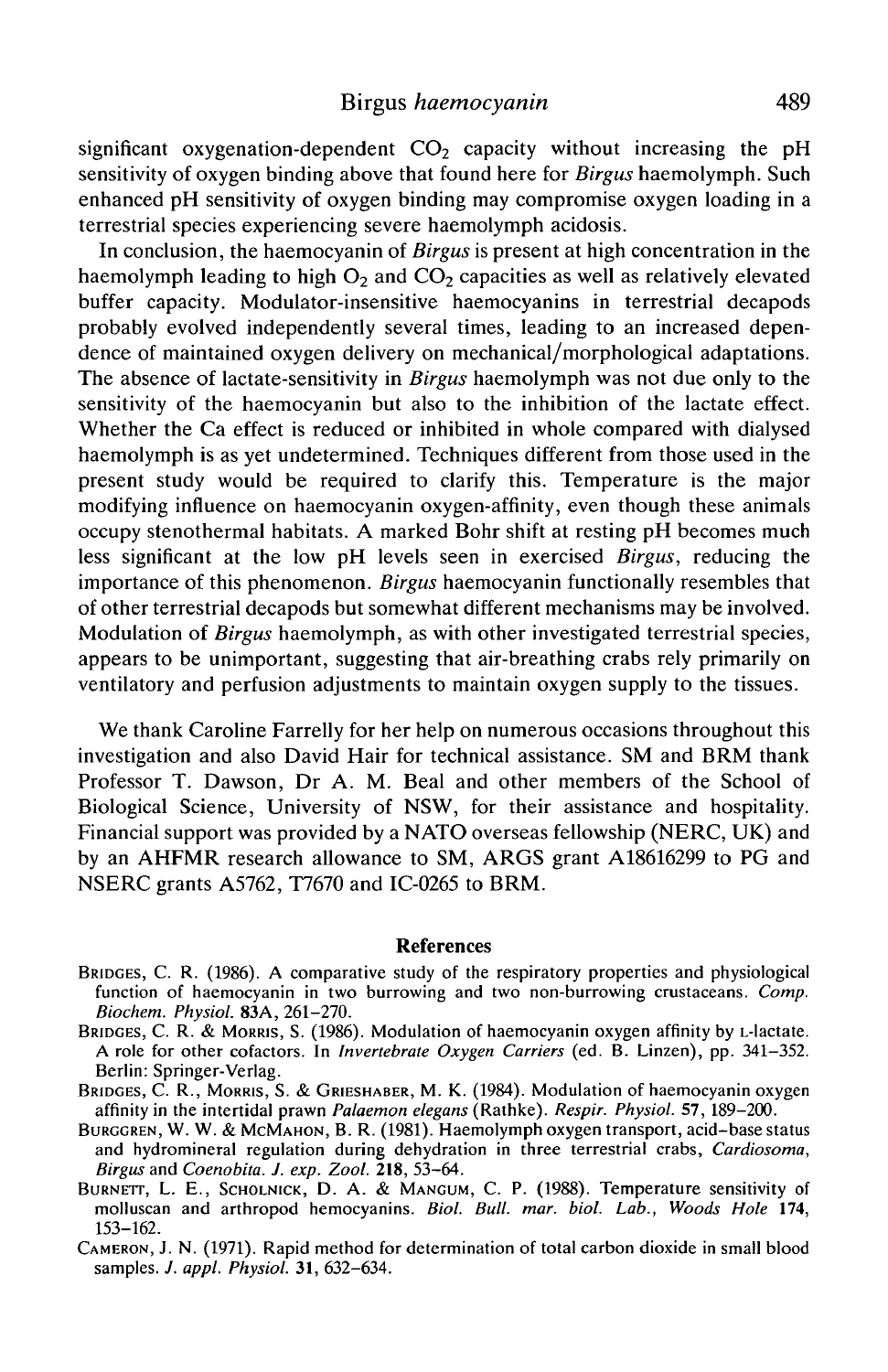- CAMERON, J. N. (1981a). Brief introduction to the land crabs of the Palau Islands: stages in the transition to air breathing. *J. exp. Zool.* **218,** 1-5.
- CAMERON, J. N. (1981b). Acid-base responses to changes in  $CO<sub>2</sub>$  in two Pacific crabs: The coconut crab, *Birgus latro* and mangrove crab, *Cardisoma carnifex. J. exp. Zool.* **218,** 65-73.
- CAMERON, J. N. & MECKLENBURG, T. A. (1973). Aerial gas exchange in the coconut crab, *Birgus latro,* with some notes on *Gecarcoidea lalandii. Respir. Physiol.* 19, 245-261.
- DEJOURS, P. (1981). *Principles of Comparative Respiratory Physiology,* 2nd edn. Amsterdam: Elsevier North Holland Biomedical Press.
- GIFFORD, C. A. (1968). Accumulation of uric acid in the land crab, *Cardisoma guanhumi. Am. Zool.* 8, 521-528.
- GREENAWAY, P. (1984). The relative importance of the lungs and gills in the gas exchange of amphibious crabs of the genus *Holthuisana. Aust. J. Zool.* **32,** 1-6.
- GREENAWAY, P., BONAVENTURA, J. & TAYLOR, H. H. (1983a). Aquatic gas exchange in the freshwater land crab, *Holothuisana transversa. J. exp. Biol.* **103,** 225-236.
- GREENAWAY, P., MORRIS, S. & McMAHON, B. R. (1988). Adaptations to a terrestrial existence by the robber crab *Birgus latro.* II. *In vivo* respiratory gas exchange and transport. *J. exp. Biol.* **140,** 493-509.
- GREENAWAY, P., TAYLOR, H. H. & BONAVENTURA, J. (1983b). Aerial gas exchange in Australian freshwater/land crabs of the genus *Holthuisana. J. exp. Biol.* **103,** 237-251.
- HARMS, J. W. (1932). Die Realisation von Genen und die consekutive Adaptation. II. *Birgus latro* L. als Landkrebs und seine Beziehungen zu den Coenobiten. Z. *wiss. Zool.* **140,** 167-290.
- HENRY, R. P. & CAMERON, J. N. (1981). A survey of blood and tissue nitrogen compounds in terrestrial decapods in Palau. *J. exp. Zool.* **218,** 83-88.
- MCMAHON, B. R. (1986). Oxygen binding by hemocyanin: Compensation during activity and environmental change. In *Invertebrate Oxygen Carriers* (ed. B. Linzen), pp. 299-319. Berlin: Springer-Verlag.
- MCMAHON, B. R. & BURGGREN, W. W. (1981). Acid-base balance following temperature acclimation in land crabs. *J. exp. Zool.* **218,** 45-52.
- MCMAHON, B. R. & BURGGREN, W. W. (1988). Respiration. In *Biology of the Land Crabs* (ed. W. W. Burggren & B. R. McMahon), pp. 249-297. Cambridge: Cambridge University Press.
- MCMAHON, B. R. & WILKENS, J. L. (1983). Ventilation, perfusion, and oxygen uptake. In *Internal Anatomy and Physiological Regulation. The Biology of the Crustacea,* vol. 5 (ed. L. H. Mantel), pp. 289-372. New York, London: Academic Press.
- MANGUM, C. P. (1983). Oxygen transport in the blood. In *Internal Anatomy and Physiological Regulation. The Biology of Crustacea,* vol. 5 (ed. L. H. Mantel), pp. 373-429. New York: Academic Press.
- MASON, R. P., MANGUM, C. P. & GODETTE, G. (1983). The influence of inorganic ions and acclimation salinity on haemocyanin oxygen affinity in the blue crab *Callinectes sapidus. Biol. Bull. mar. biol. Lab., Woods Hole* **164,** 104-123.
- MORRIS, S. & BRIDGES, C. R. (1986a). Oxygen binding by the hemocyanin of the terrestrial hermit crab *Coenobita clypeatus* (Herbst). The effect of physiological parameters *in vitro. Physiol. Zool.* 59, 606-615.
- MORRIS, S. & BRIDGES, C. R. (1986b). An investigation of haemocyanin oxygen affinity in the semi-terrestrial crab *Ocypode saratan. J. exp. Biol.* **117,** 119-132.
- MORRIS, S. & BRIDGES, C. R. (1986c). Novel non-lactate cofactors of haemocyanin oxygen affinity in crustaceans. In *Invertebrate Oxygen Carriers* (ed. B. Linzen), pp. 353-356. Berlin: Springer-Verlag.
- MORRIS, S., BRIDGES, C. R. & GRIESHABER, M. K. (1986). The potentiating effect of purine bases and some of their derivatives on the oxygen affinity of haemocyanin from the crayfish *Austropotamobius pallipes. J. comp. Physiol.* **156,** 431-440.
- MORRIS, S., GREENAWAY, P. & MCMAHON, B. R. (1987). Modulation of oxygen and carbon dioxide transport by the haemolymph of an amphibious crab; *Holthuisana transversa. J. comp. Physiol.* B **157,** 873-882.
- MORRIS, S., TAYLOR, A. C, BRIDGES, C. R. & GRIESHABER, M. K. (1985). Respiratory properties of the haemolymph of the intertidal prawn; *Palaemon elegans* (Rathke). *J. exp. Zool.* **233,** 175-186.